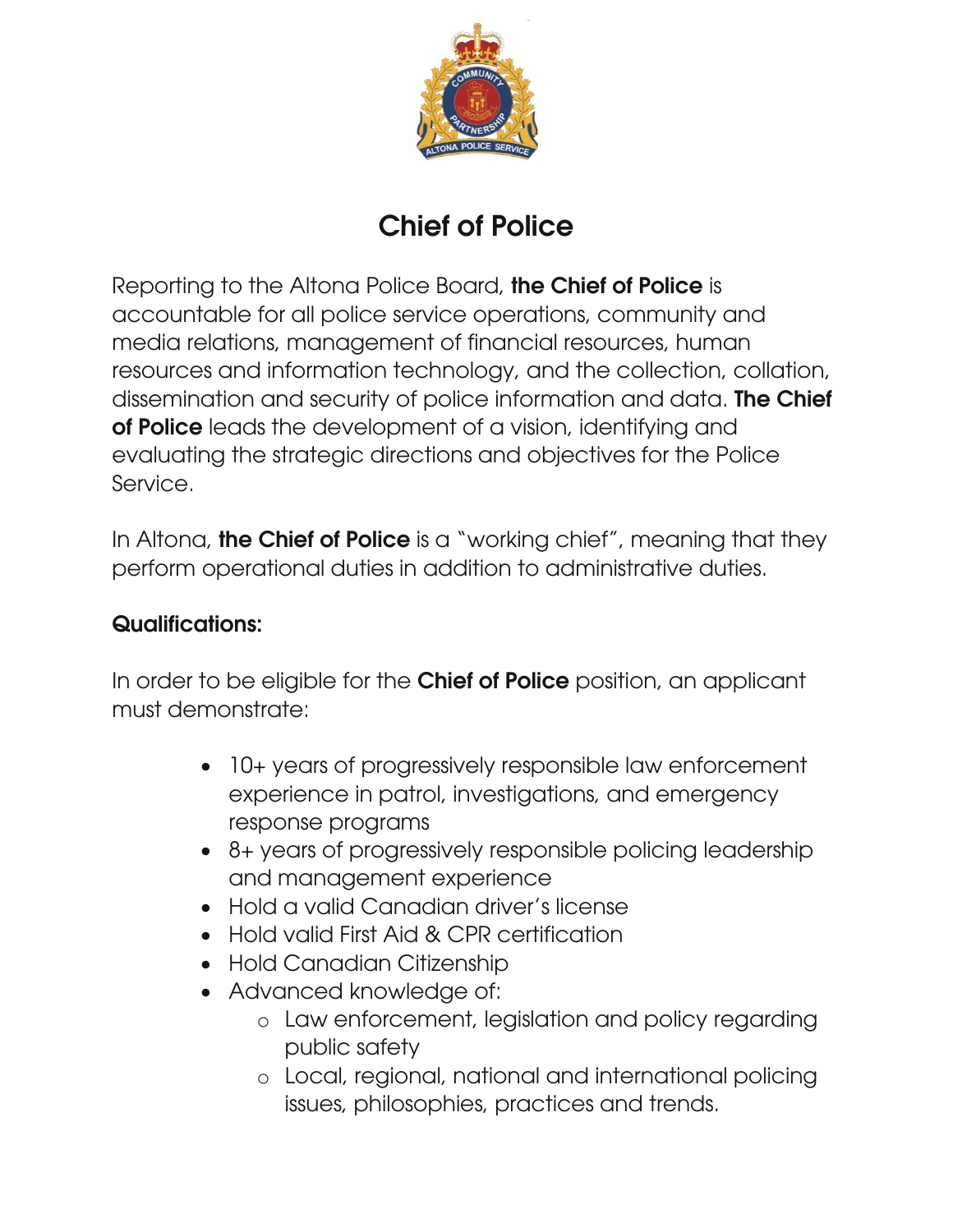

- o Current law enforcement management theory and administrative standards
- Completion of High School, GED or equivalent
- Strong verbal and written communication
- Political and business acument
- A willingness to relocate to the Altona Community

The following qualifications are considered assets:

- Experience with municipal finance and budgeting
- Experience in working with media and community relations
- Experience in working within governance structures
- Bachelor or advanced degree in police science, criminal justice, public administration, or business administration

## Why Become Altona's Next Chief of Police?

- Annual salary range of \$98,630 \$127,288
- Comprehensive benefits package
- Employer-matched pension plan
- Opportunities for professional development and continuing education
- Lead and inspire a small but resilient police service team, committed to the safety of the Town
- Budget to assist with relocation costs (for those candidates needing assistance)
- Located only 60 minutes south of Winnipeg and 10 minutes from the US border, Altona (population size 4267) is a clean, safe and vibrant community that features many of the amenities of a larger centre, including indoor/outdoor recreation, four schools (supportive of French immersion curriculum, if desired), and a hospital.